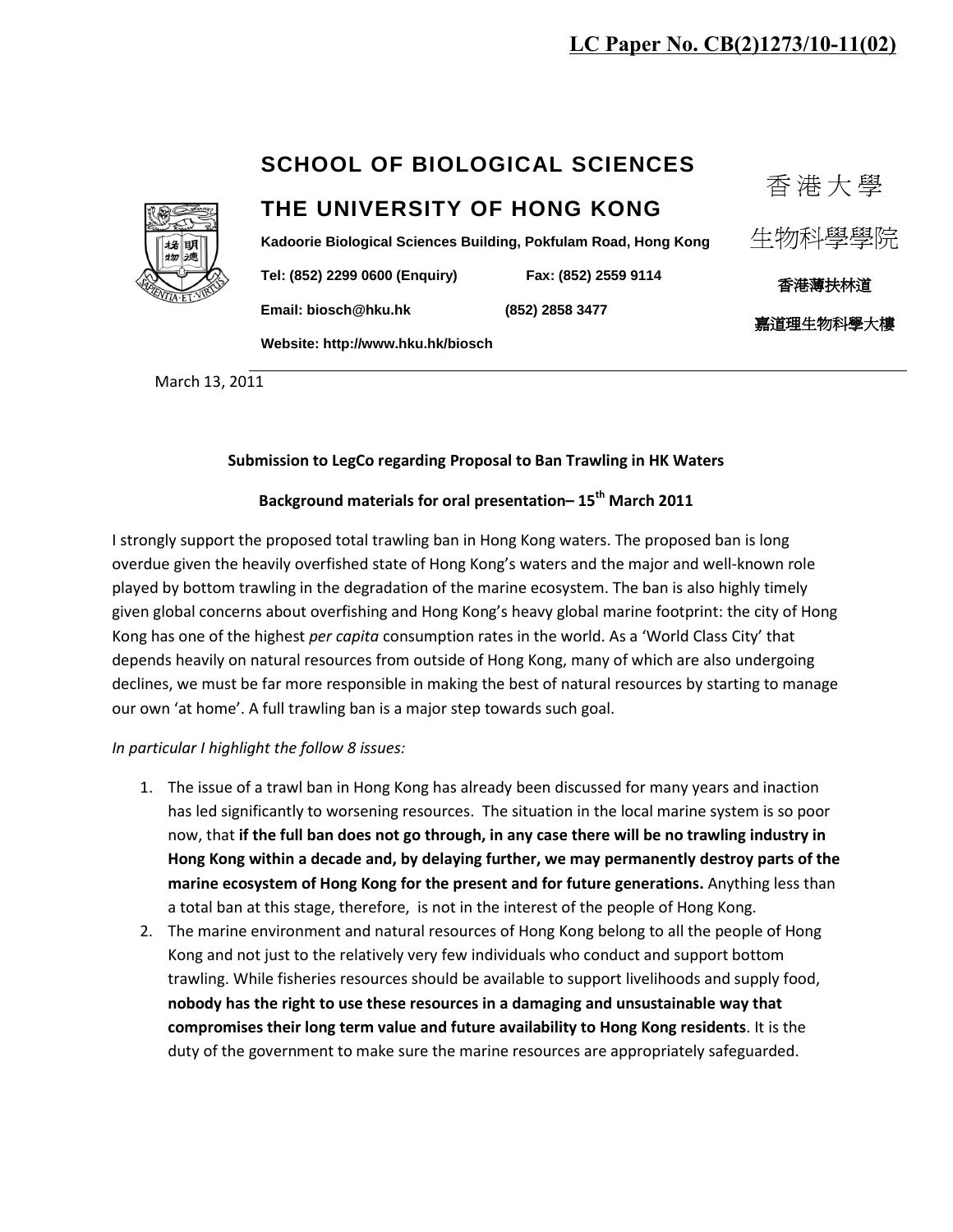- **3.** Trawling contributes to the substantially overfished (i.e. fished beyond naturally sustainable levels and hence leading to declines) state of Hong Kong waters because it is a highly unselective fishing method and produces a high proportion of its bycatch (i.e. unwanted and non-target catch of little commercial value that ends up dead) made up of little fish that are the juveniles of commercially important fish for Hong Kong people. **If these small 'bycatch' fish were allowed to grow it would increase the city's own fish production and self-sufficiency ratio for seafood supply.**
- 4. **Despite the fact that there are only a small number of local bottom trawling vessels, they exert a disproportionately massive impact on the marine ecosystem**. The physical damage to the substrate destroys the home and food of a range of species and overall is far greater than the damage caused by occasional use of explosives or toxins, both of which have long been banned in local waters. **Bottom trawling is a highly damaging fishing method with relatively little, and continuingly declining, return in terms of income for fishermen.**
- 5. Given its widely accepted problems of substrate damage, wasteful bycatch and its negative impacts on other fishing sectors, **bottom trawling has been banned in the coastal waters of many countries globally**. Mainland China has long had a seasonal trawling ban and has recently strengthened these measures due to dropping catches.
- 6. **If trawling is not banned, Hong Kong's fisheries resources will continue to decline until they can no longer support the few fishermen they barely support today**. Further measures will be needed to move towards a fishery recovery in Hong Kong waters but the proposed ban is an excellent and substantial first step that has wide support, even from sectors of the fishing community.
- 7. **A 100% ban on trawling will allow for significant recovery of natural marine resources** and any costs associated with the ban, such as for compensation of affected fishermen, **should be considered an investment in Hong Kong's future food security and sustainable fishing industry**. It should also be noted that the current fuel subsidies to trawlers already represent costs to the Hong Kong people. The sea is for everybody to use and enjoy, not just a select few.
- **8.** Marine fisheries now have a high international profile. As a large and highly visible modern economy in the region and a major importer of seafood, **our actions (or lack thereof) attract considerable international interest, scrutiny, and criticism in the case of lack of action.**

Yours sincerely,

Vonne Saday

Yvonne Sadovy, PhD Professor, School of Biological Sciences Co-Chair, IUCN Groupers & Wrasses Specialist Group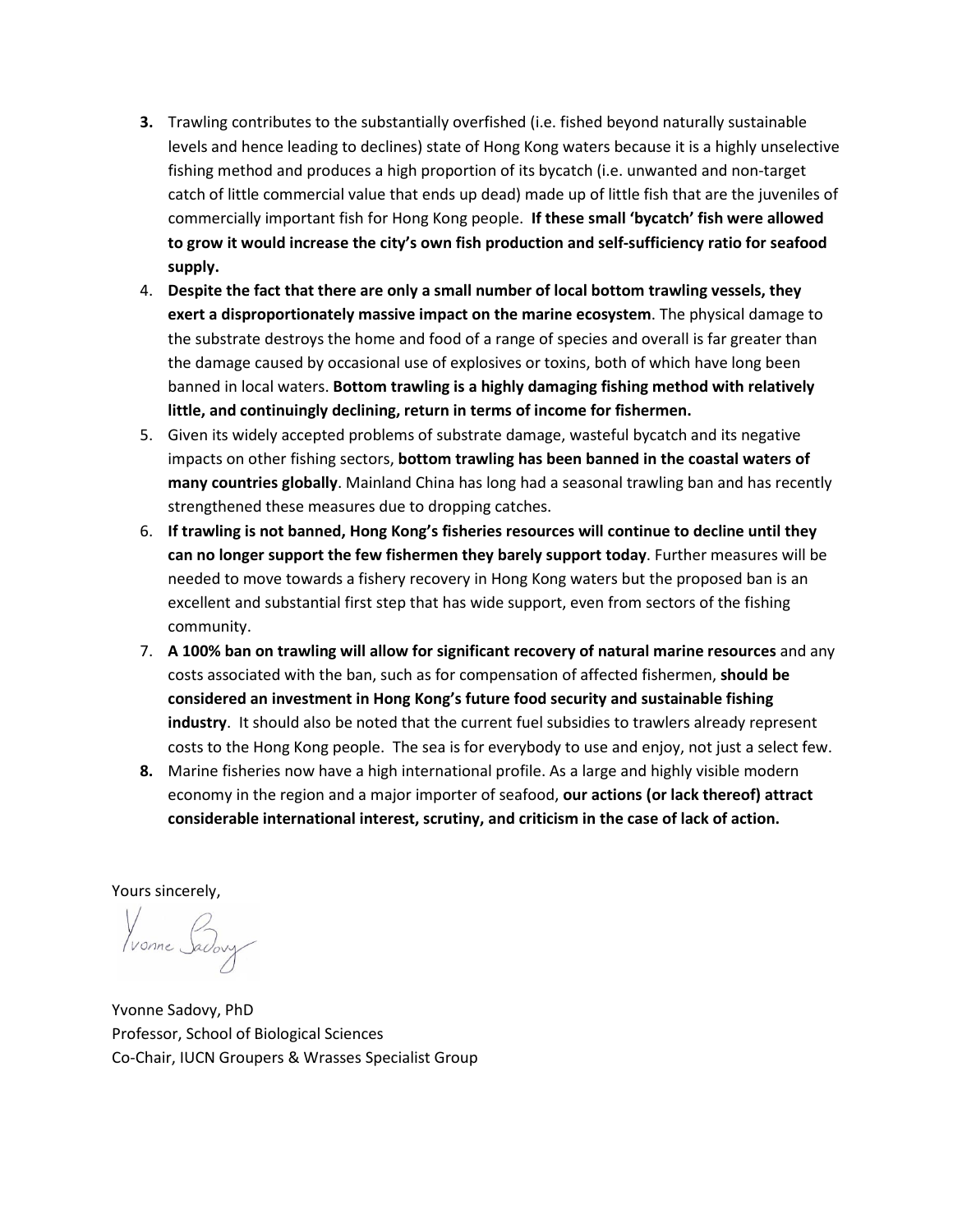**ORAL PRESENTATION – Professor Yvonne Sadovy LegCo 15th March, 2011** 

**I strongly support the proposed total trawling ban. The proposed ban is long overdue given the major and well-known role played by bottom trawling in the degradation of the marine ecosystem. Trawling is also a major contributor to the heavily overfished state of Hong Kong's waters. Bottom trawling damages the homes and food of fishes and other animals which form the foundation of the fishery. Importantly, it also removes massive numbers of baby fish (caught as non-target catch). These babies, or juvenile fish, include many of food importance to humans and are the next generation to supply the local fishery-once they have gone, there can be no future for a healthy fishery. Little fish of 10g are the typical fish size found in bottom trawlers of HK. If allowed to grow bigger and reproduce, they would feed people and replenish the fishery. Only management can achieve this.**

**The issue of a total trawl ban in Hong Kong has been discussed for many years and inaction has led to worsening resources. The situation is now so bad that if the full ban does not get approved, there will be no trawling industry in Hong Kong within a decade. Moreover, by delaying further, we seriously risk destruction of significant parts of the marine ecosystem of Hong Kong for the present and for generations of Hong Kong citizens.** 

**The local marine environment and natural resources belong to all the people of Hong Kong. While healthy fisheries resources can support livelihoods and supply food, no one fishing sector should be allowed by government to destroy Hong Kong's resources and eliminate their long term value and future availability to Hong Kong residents. Would we allow a few highly polluting vehicles to completely destroy Hong Kong's air quality for everybody else? I would hope not.** 

**Despite the fact that there are only a small number of local bottom trawling vessels, they exert a disproportionately massive impact on the marine ecosystem. Overall, damage from bottom trawling is far greater than the damage caused by occasional use of explosives or toxins, both of which have long been banned in local waters. THE BOTTOM LINE is that BOTTOM TRAWLING is a highly damaging and wasteful fishing method with relatively economic returns for fishermen today. It is biological and economic suicide to continue fishing in this way.** 

**Bottom trawling has been banned in the coastal waters of many countries globally. Mainland China, for example, has long had a trawling ban and is recently strengthening these measures due to continually dropping catches***.*